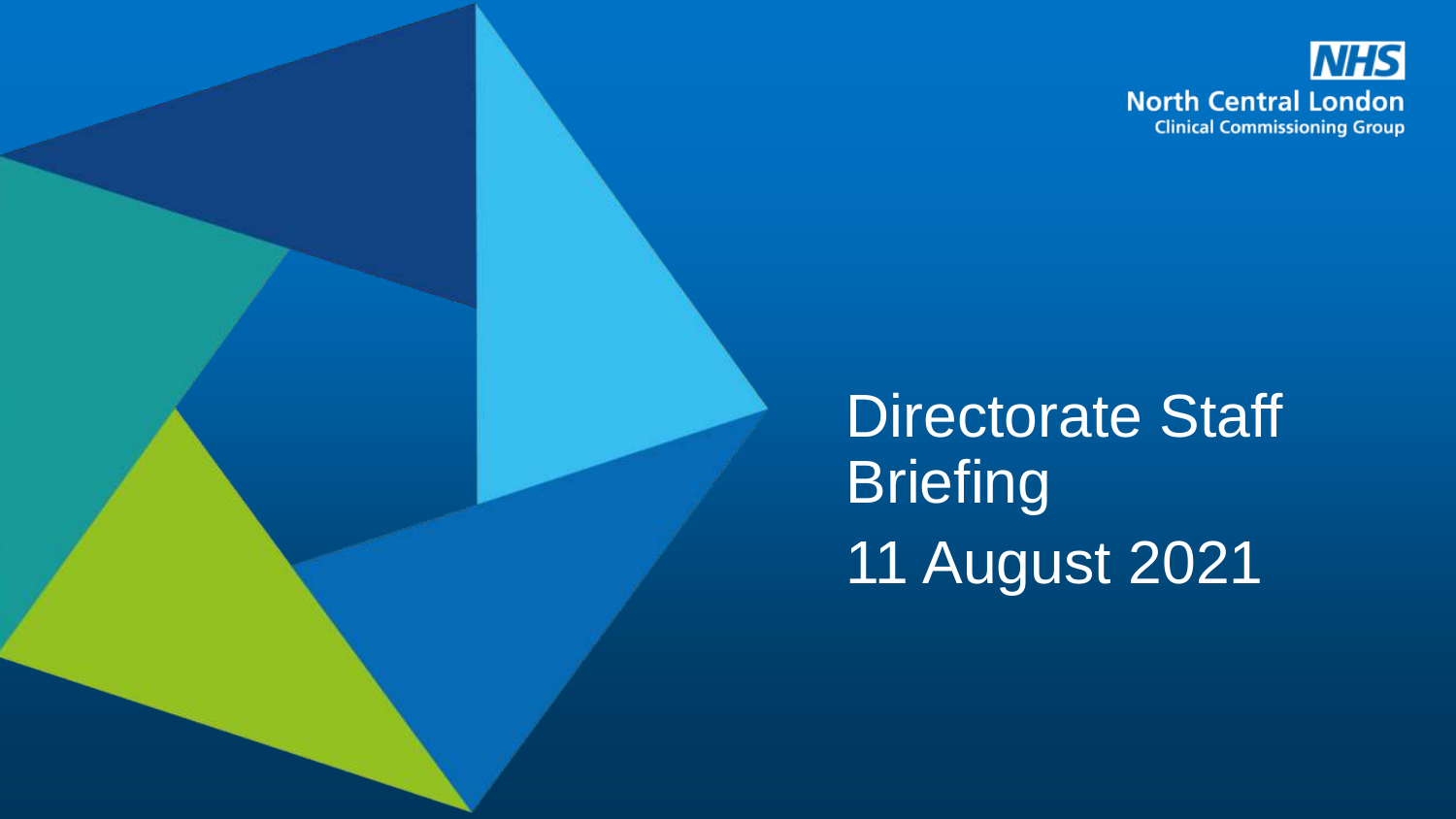# In this briefing. . .



- Have your say: mid-year pulse survey
- Agenda for change pay award
- Office moves update
- Returning to the office
- NHS England assessment outcome
- Health inequalities fund update
- Update on the strategic review of community and mental health services
- Health advice for parents and carers
- Some reminders, dates and upcoming events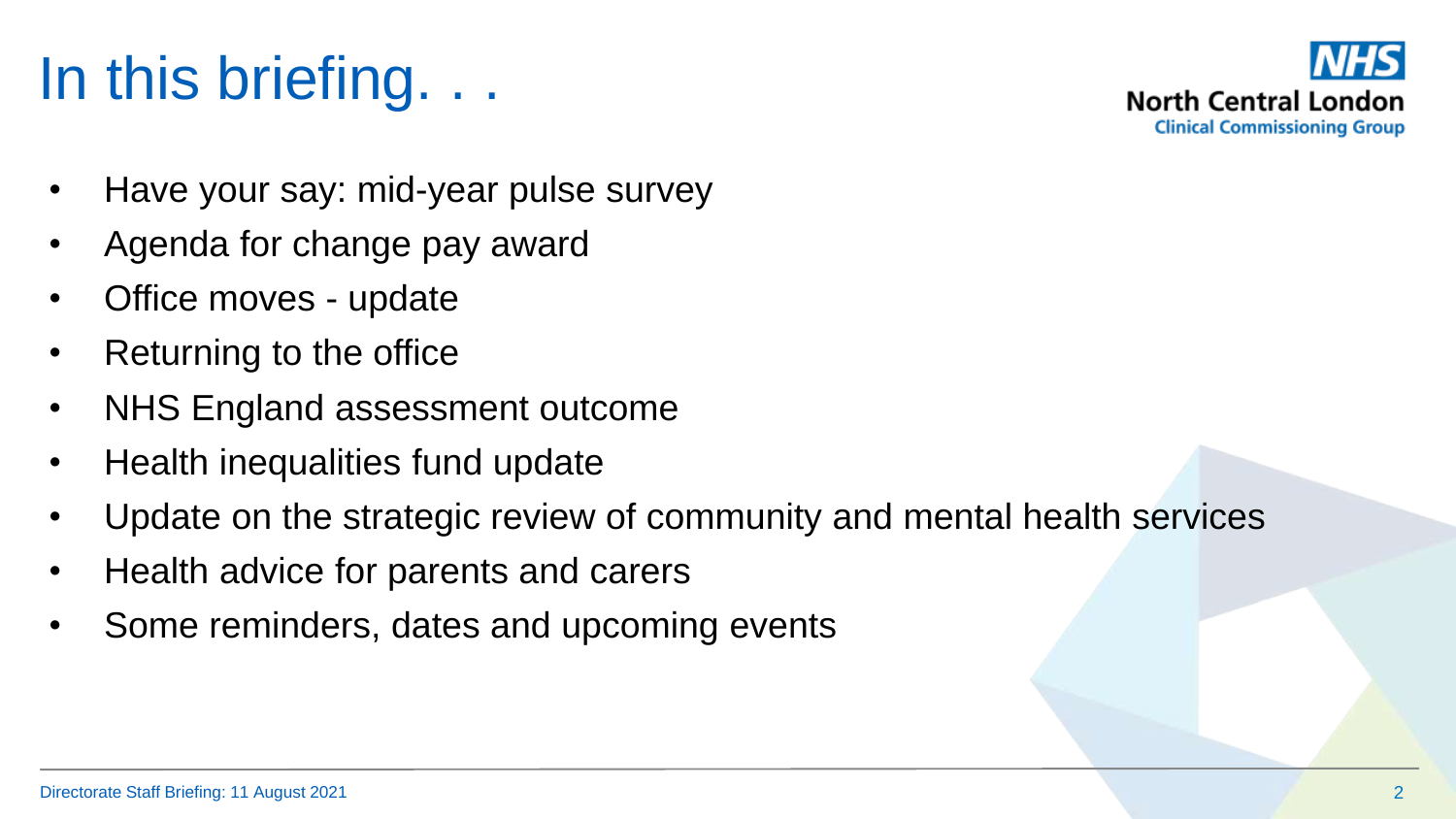## Have your say: mid-year pulse survey



- We have developed a short mid-year pulse survey to hear staff views and comments on how we are doing in key areas.
- Our national staff survey results sadly showed that we did not do too well last year. We have been working really hard to make things better for staff.
- Whilst we have made progress in a number of areas including health and wellbeing initiatives, encouraging staff to speak up on important matters, launching the 'See Me First Campaign', regular all-staff events and Ask EMT drop-in sessions, we know we need to do more.
- We would be really grateful if you could take the time to complete it it takes about 10 minutes. The survey is [available here](https://feedback.camdenccg.nhs.uk/north-central-london/322e5da8/) and via the intranet homepage.
- Responses to the survey are anonymous and will help us to see how we are doing since the last staff survey to ensure the needs of our staff are being met.
- Closing date is midnight on Tuesday 17 August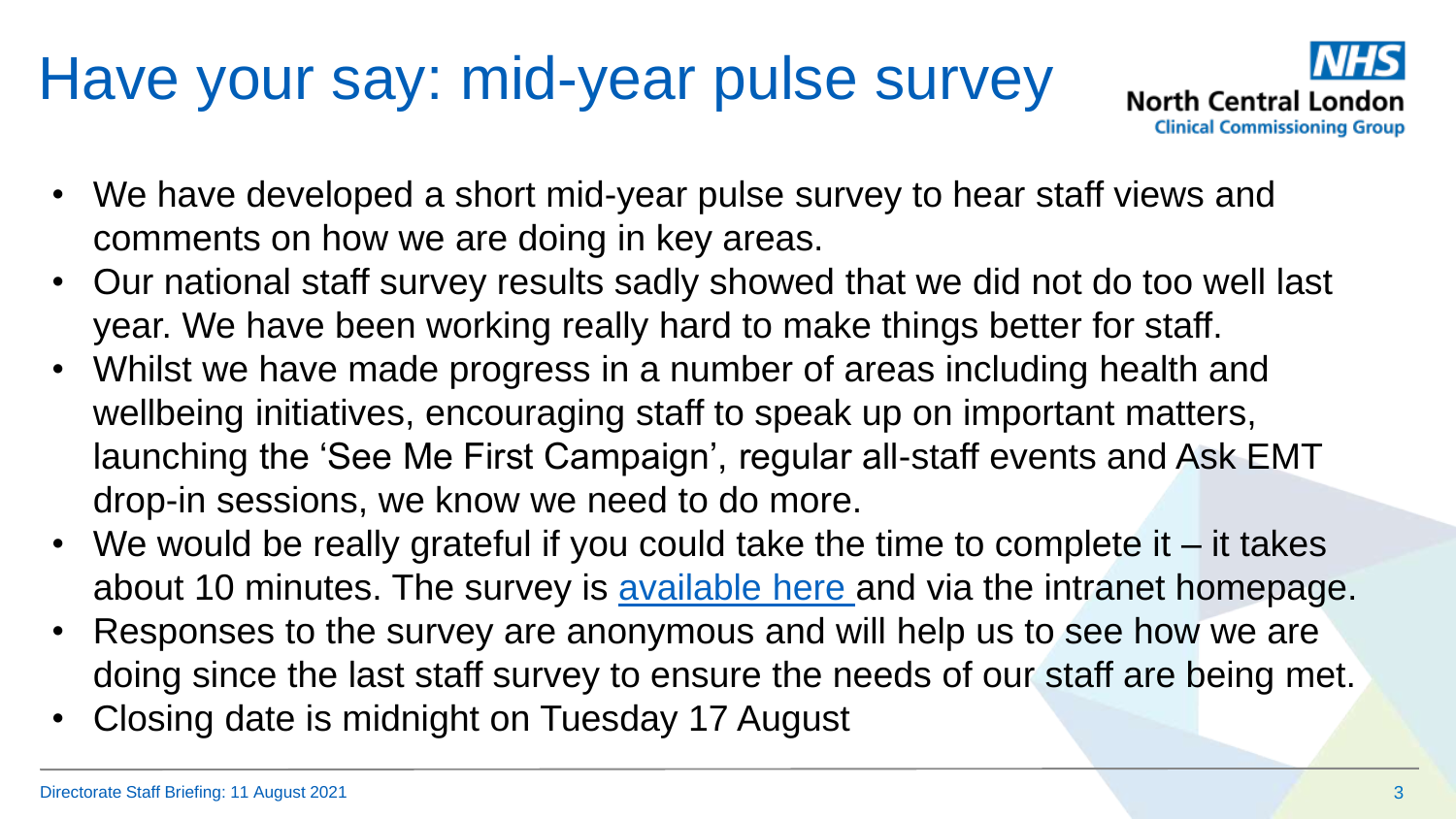# Agenda for Change pay award 21/22



- The government has accepted the recommendations of the NHS Pay Review Body and agreed a 3 per cent uplift which will be backdated to 1 April 2021.
- In response to this announcement, NHS Employers have updated the information on their website and made a number of resources available, including the new annual pay scales.
- The 3% uplift will be processed in September and reflected in your September pay, including the backdated payments from 1 April 2021. August pay will remain at current 2020/21 rates.
- Further information is available on the [NHS Employers website.](https://www.nhsemployers.org/news/202122-nhs-terms-and-conditions-service-pay-materials)
- Please contact the payroll team if you have any questions with regards to your September pay: [nelcsu.northccgpayroll@nhs.net](mailto:nelcsu.northccgpayroll@nhs.net)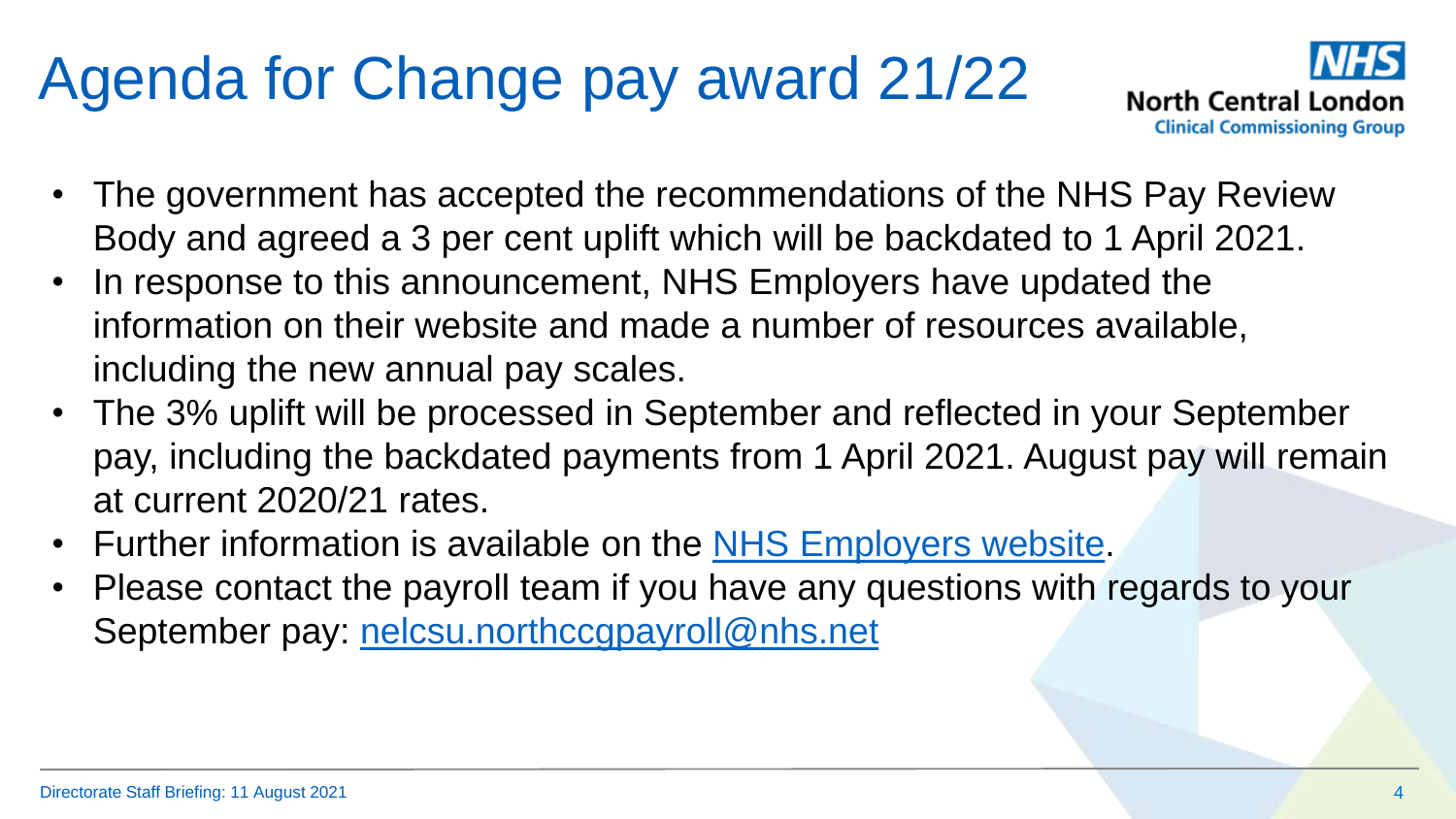# Office moves - update



- EMT have reviewed the options appraisal paper, which presented the available options for both the Holbrook House and River Park House office moves
- EMT considered the following options:
	- Securing additional space at an existing CCG office site
	- Relocating within existing CCG office space
	- Co-locating with a local partner: Primary Care, Trust or Local Authority
	- Commercial opportunities
- EMT have confirmed that they are supportive of:
	- The CCG continuing discussions with the London Borough of Haringey to secure space at 48 Station Road (which is approximately 180 yards away from River Park House).
	- The CCG provisionally relocating Enfield staff to North London Business Park within the existing office space, as an interim solution. We will continue to work with partners to secure an Enfield borough based office likely to be later in 2022.
- Following final confirmation of the office locations for the Enfield and Haringey Borough offices, the CCG will undertake the appropriate engagement/consultation with staff that may be impacted by the requirement to relocate office bases.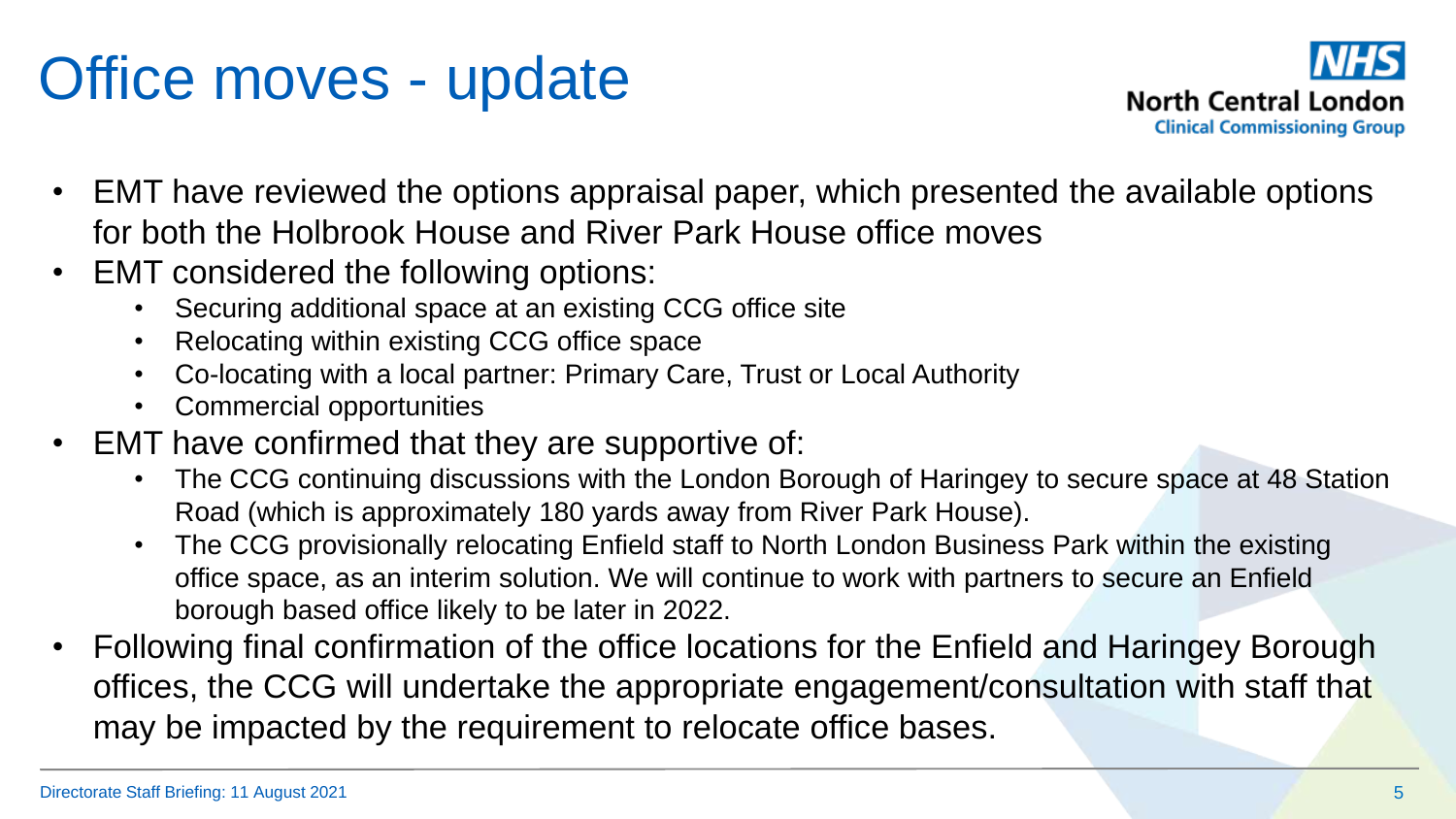## Returning to the office



- Staff health and safety remains our top priority
- We are aware that some staff are anxious about returning to offices, in particular the need to take public transport
- We will therefore continue to support staff to work from home through September
- For those that wish to return to the office in September, or those who are involved in the return to office pilot and wish to continue, we will continue to support this.
- We will continue to ensure that the necessary procedures, risk assessments and e-booking procedures are in place to support staff to safely work from our office sites
- Our business services team can provide more information: [Nclccg.businessservices@nhs.net](mailto:Nclccg.businessservices@nhs.net)

#### Continued on next slide…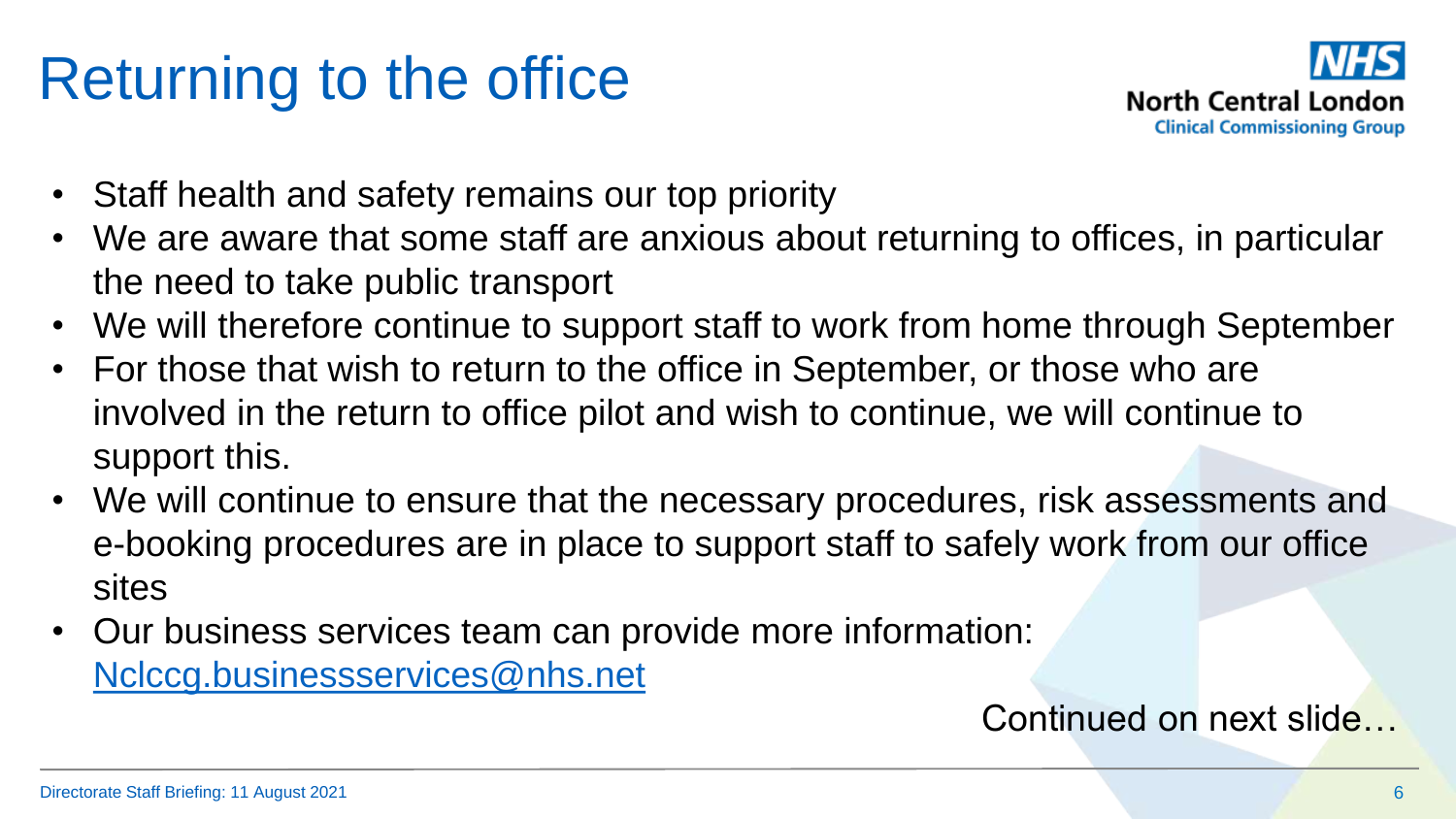# Returning to the office continued…



- Our approach to office return will work best through incremental expansion of office working
- We would therefore like to encourage staff/teams to consider any activities or meetings in September where it may be helpful to hold these in office settings
- In doing this, it will be helpful to consider minimising the need, for those taking public transport, to travel at peak times
- Offices that can be used for work or meetings are:
	- 250 Euston Road
	- Laycock Street
	- Holbrook House (until the end of October 2021)
	- North London Business Park
- Staff who are required to travel to an NCL site other than their contractual work base are [able to claim excess travel expenses via Workforce in line with the CCG's Expenses](https://intranet.northcentrallondonccg.nhs.uk/policies/Expenses%20Policy%20NCL.docx)  Policy.
- The long-term plan remains for staff to utilise a blend of office and home-based working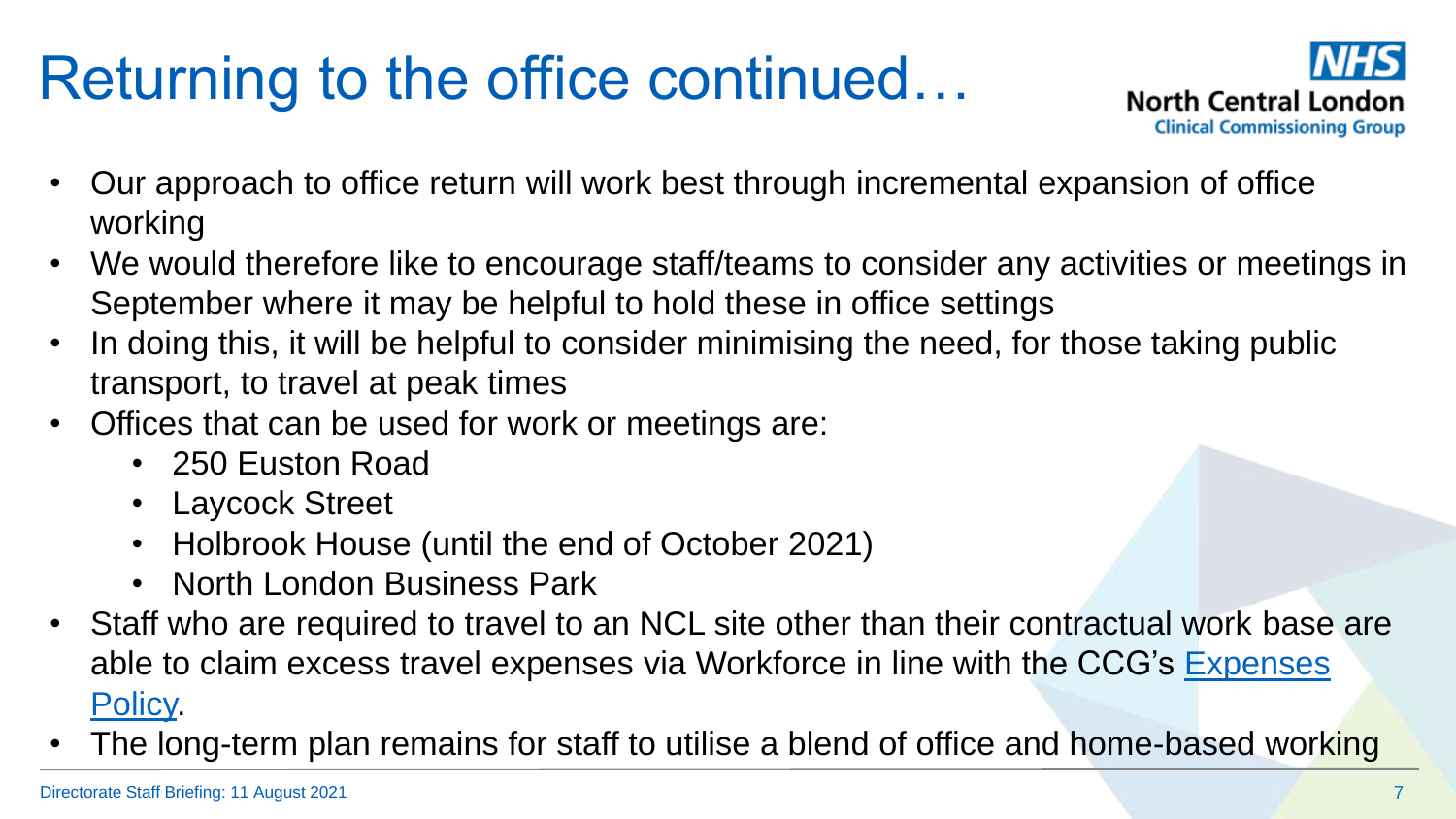# NHS England assessment outcome



- NHS England has a legal requirement to undertake an annual assessment of CCG performance. The approach to the assessment for 2020-21 was simplified due to the continued impact of Covid-19
- As a result, CCGs are not being given an overall rating for 2020-21. Instead the NHSE London Regional team has considered the performance of CCGs based on review of a self-assessment completed by the CCGs and their experience of the work of the CCGs throughout the year.
- NHS England has confirmed that the information we submitted provided assurance on the performance of the CCG across five key areas: quality of services, reducing health inequalities, involving the public, leadership and governance and complying with financial duties.
- This is recognition of everyone's hard work and we want to thank you again for your contribution to the CCG during this exceptional time.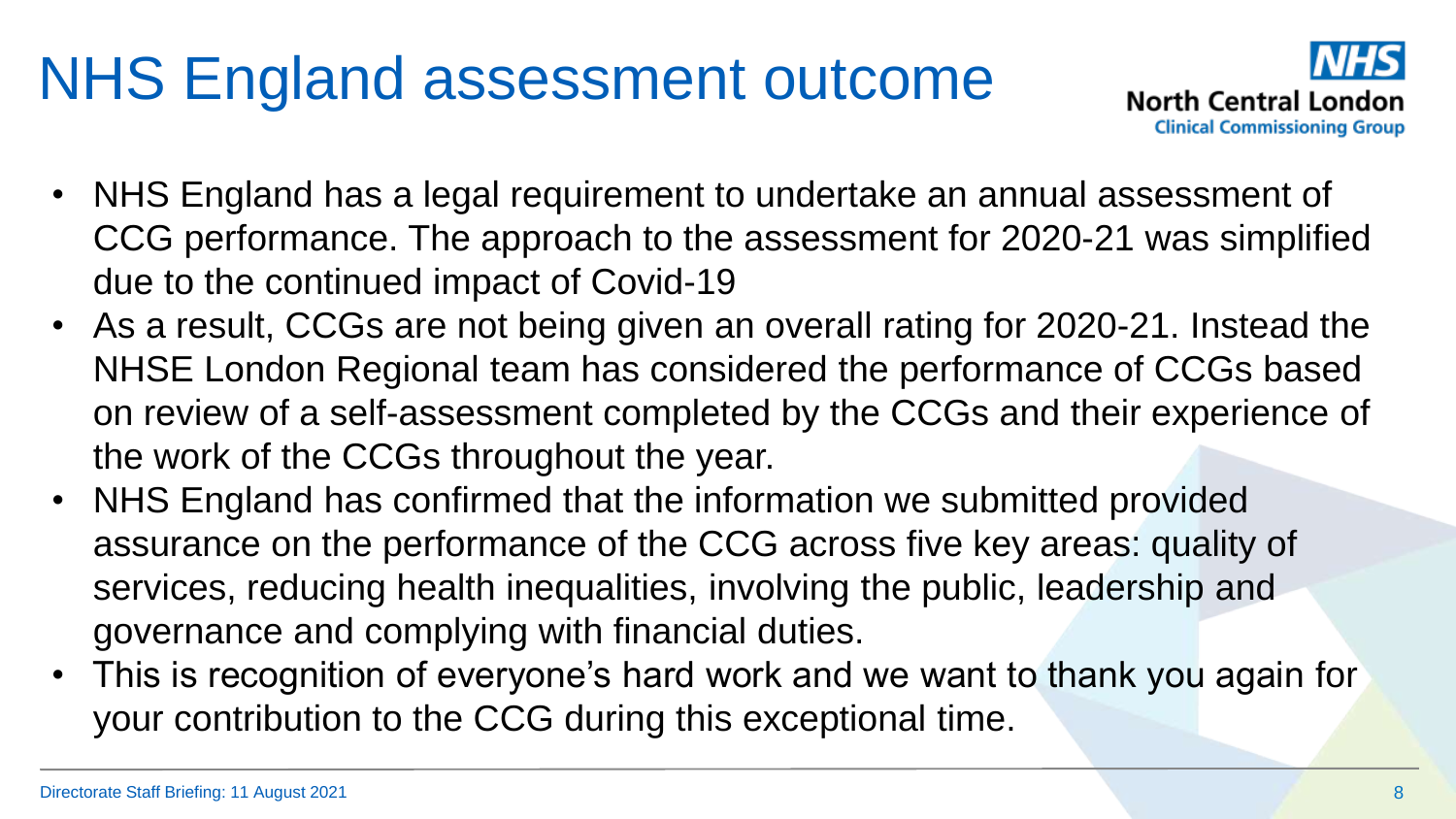## Health inequalities fund



- The NCL Inequalities Fund is a £2.5 million fund which will be used this year to address inequalities with a focus on the most deprived wards in NCL.
- £2 million of the funding is focused on the 20% most deprived wards in NCL and the remainder on other local inequalities priorities.
- In total we received 32 proposals for the fund from all boroughs.
- The funded proposals are diverse and innovative, including proposals to support parent and family health in our poorest areas, engage vulnerable young people with mental health support, reduce serious youth violence, explore barriers to accessing post-Covid syndrome services and enhance the management of people with long term conditions in deprived communities.
- Against the funding pot for local priorities, some of the proposals that will be funded are based around autism, oral health and life style hubs.
- A further £3m is to be released up to March 2023, with bids welcomed over the coming weeks. Please speak to the communities team for more info.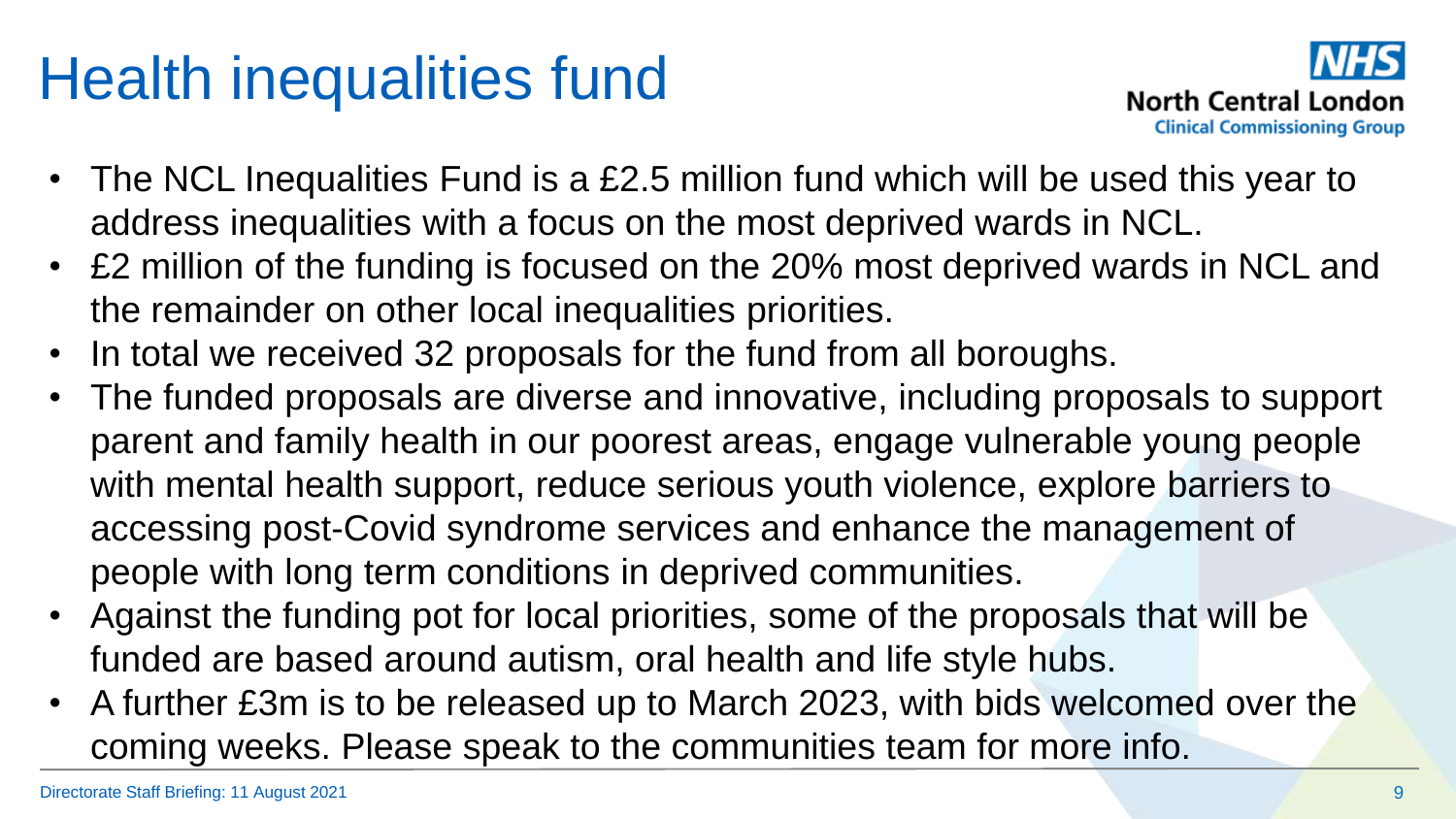# Strategic review of community and mental health services in NCL - update



- The strategic review of community and mental health services seeks to address the variation in the way services are commissioned and delivered across NCL by the 5 legacy CCGs.
- The aim is to create a consistent and equitable core service offer for both community health and mental health services that addresses service access inequalities and contributes to improving health outcomes for our residents regardless of where they live in NCL.
- A draft core service offer has now been developed in partnership with our community and mental health service providers, primary care, local authorities, voluntary and community sector and service users following an iterative engagement process.
- The core service offer is being reviewed and once signed off will be used to feed into an impact assessment and compared against current provision in terms of access and finance, for example.
- A transition plan to support the implementation of the core offer will be developed comprising:
	- The level of delivery of different elements of the offer i.e. PCN, place, ICS
	- o Requirements for enablers to deliver at PCN, place and ICS level
	- o Roadmap for transition
	- Recommendations for commissioning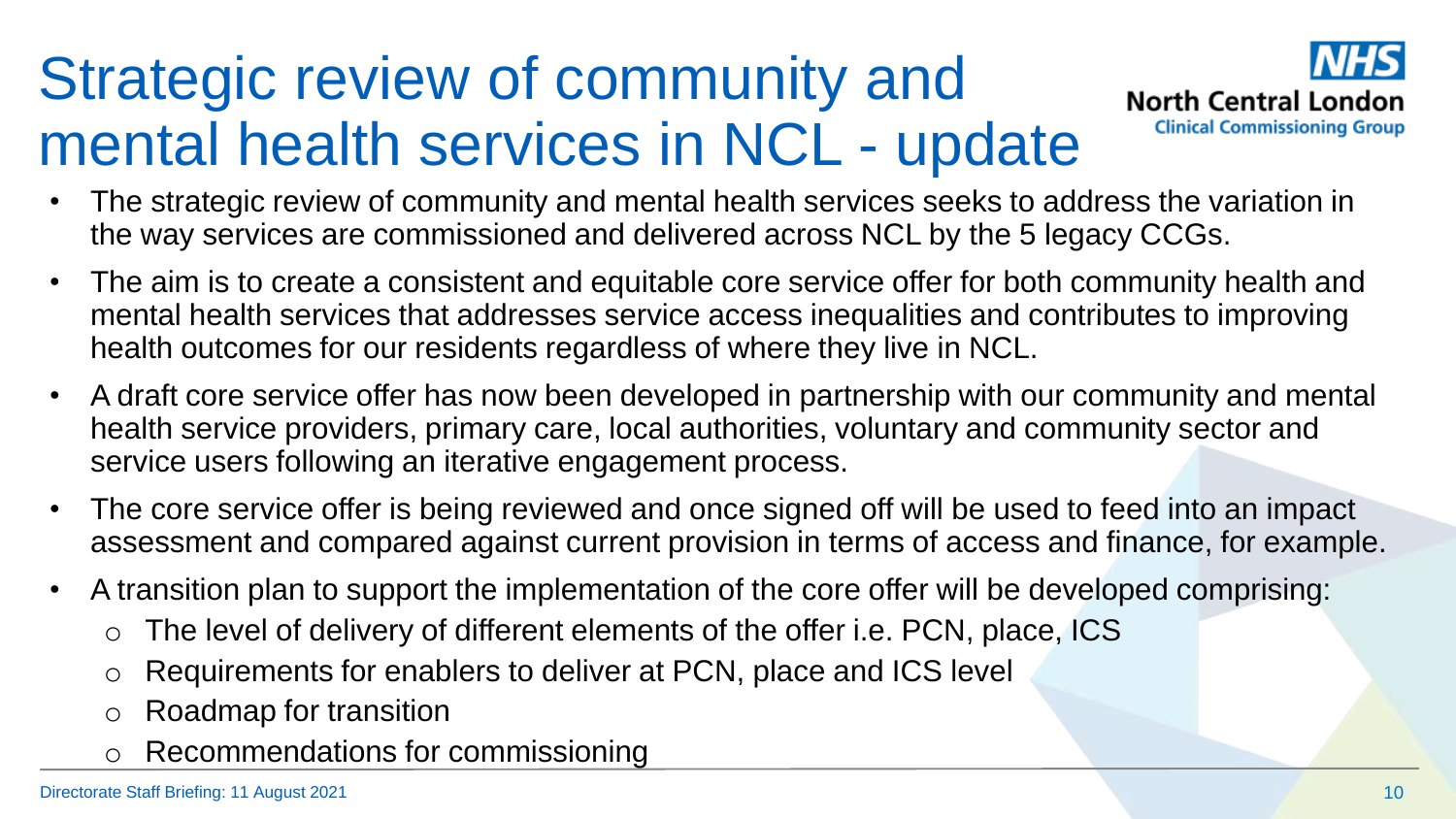# Health advice for parents and carers



**Health advice for** parents and carers



North Central London

- The CCG has produced a short booklet to help parents and carers who are concerned about their child's physical or mental health get advice and receive care and support at the right time and in the right place.
- The booklet includes information on respiratory and breathing infections and a guide from the Royal College of Paediatrics and Child Health which explains which symptoms to look out for in children and where and when to seek medical help.
- During the pandemic there has been an increase in the number of children and young people seeking help from the NHS for their mental health and the booklet also contains information on local mental health support and advice services.
- Download the booklet ['Health advice for partners and carers](https://camdenccgexternal.newsweaver.com/patientandpublicinvolvement/xhf1t6xqkhb5lxvdzh8qhk/external?a=6&p=7925857&t=454382)'.